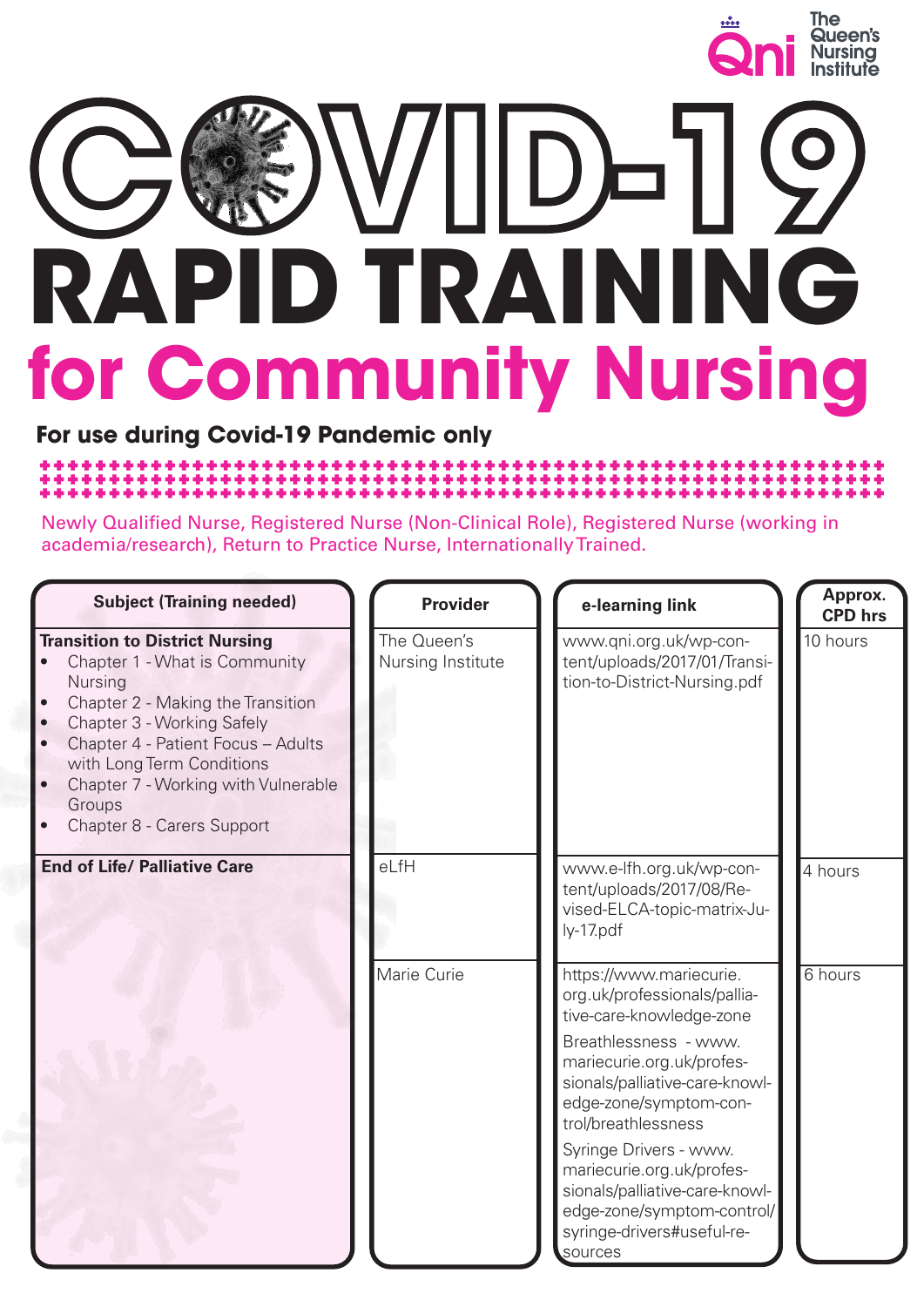## **For use during Covid-19 Pandemic only**

# 



| <b>Subject (Training needed)</b> | <b>Provider</b>    | e-learning link                                                                                | Approx.<br><b>CPD</b> hrs |
|----------------------------------|--------------------|------------------------------------------------------------------------------------------------|---------------------------|
| <b>Management of Diabetes</b>    | Diabetes UK        | www.diabetesinhealth-<br>care.co.uk/Int/Login.aspx-<br>?ts=636639574783763332                  | 2 hours                   |
|                                  | eLfH               | Safe Insulin injection<br>www.e-lfh.org.uk/pro-<br>grammes/safe-use-of-insu-<br>$\lim$         |                           |
| <b>Wound Management</b>          | Wounds UK          | www.wounds-uk.com/<br>course/maintaining-skin-in-<br>tegrity/content/functions-of-<br>the-skin | 2 hours                   |
| <b>Catheter care</b>             | <b>RCN</b>         | https://www.rcn.org.uk/<br>professional-development/<br>publications/catheter-care-            | 1 hour                    |
| <b>Bowel Management</b>          | Trust/Organisation | guidance-for-health-care-pro-<br>fessionals-uk-pub-009-915                                     |                           |
| <b>Intravenous Therapy</b>       | Trust/Organisation |                                                                                                |                           |

Experienced Nurse / with additional leadership responsibilities

| <b>Subject (Training needed)</b>                                                                                                                                                                                                                                                                              | <b>Provider</b>                  | e-learning link                                                                                    | Approx.<br><b>CPD</b> hrs |
|---------------------------------------------------------------------------------------------------------------------------------------------------------------------------------------------------------------------------------------------------------------------------------------------------------------|----------------------------------|----------------------------------------------------------------------------------------------------|---------------------------|
| <b>Transition to District Nursing</b><br>Chapter 1 - What is Community<br><b>Nursing</b><br>Chapter 2 - Making the Transition<br>Chapter 3 - Working Safely<br>Chapter 4 - Patient Focus - Adults<br>with Long Term Conditions<br>Chapter 7 - Working with Vulnerable<br>Groups<br>Chapter 8 - Carers Support | The Queen's<br>Nursing Institute | www.qni.org.uk/wp-con-<br>tent/uploads/2017/01/Transi-<br>tion-to-District-Nursing.pdf             | 10 hours                  |
| <b>End of Life/ Palliative Care</b>                                                                                                                                                                                                                                                                           | eLfH                             | www.e-lfh.org.uk/wp-con-<br>tent/uploads/2017/08/Re-<br>vised-ELCA-topic-matrix-Ju-<br>$ly-17.pdf$ | 4 hours                   |
|                                                                                                                                                                                                                                                                                                               | Marie Curie                      | www.mariecurie.org.<br>uk/professionals/pallia-<br>tive-care-knowledge-zone                        | 6 hours                   |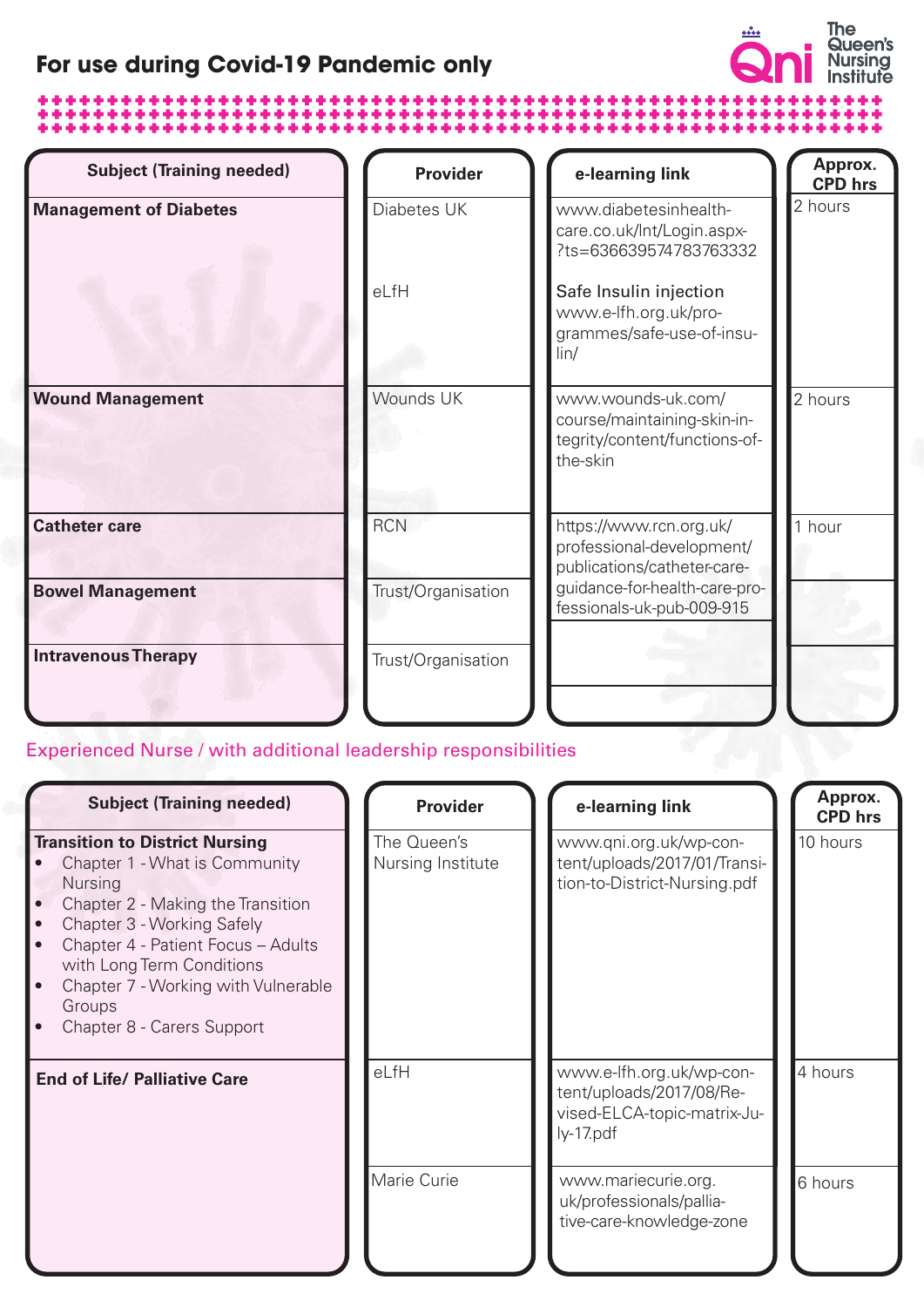## **For use during Covid-19 Pandemic only**

## 



| <b>Subject (Training needed)</b>     | <b>Provider</b> | e-learning link                                                                                                                                                                                                                                                                                                                                                                                                                                                                | Approx.<br><b>CPD</b> hrs |
|--------------------------------------|-----------------|--------------------------------------------------------------------------------------------------------------------------------------------------------------------------------------------------------------------------------------------------------------------------------------------------------------------------------------------------------------------------------------------------------------------------------------------------------------------------------|---------------------------|
| <b>End of Life / Palliative Care</b> | Marie Curie     | Breathlessness - www.<br>mariecurie.org.uk/profes-<br>sionals/palliative-care-knowl-<br>edge-zone/symptom-control/<br>breathlessness<br>Syringe Drivers - www.<br>mariecurie.org.uk/profes-<br>sionals/palliative-care-knowl-<br>edge-zone/symptom-control/<br>syringe-drivers#useful-re-<br>sources                                                                                                                                                                           | 6 hours                   |
|                                      | <b>RCN</b>      | Do Not Attempt Resusci-<br>tation (DNAR) Decision<br>Making<br>www.gov.uk/government/<br>publications/novel-coronavi-<br>rus-2019-ncov-interim-guid-<br>ance-for-first-responders/<br>interim-guidance-for-first-<br>responders-and-others-in-<br>close-contact-with-symp-<br>tomatic-people-with-poten-<br>tial-2019-ncov<br><b>Confirmation or Verifica-</b><br>tion of Death by regis-<br>tered nurses<br>www.rcn.org.uk/get-help/<br>rcn-advice/confirma-<br>tion-of-death |                           |
| <b>Management of Diabetes</b>        | Diabetes UK     | www.diabetesinhealth-<br>care.co.uk/Int/Login.aspx-<br>?ts=636639574783763332                                                                                                                                                                                                                                                                                                                                                                                                  | 2 hours                   |
|                                      | eLfH            | Safe Insulin injection<br>www.e-lfh.org.uk/pro-<br>grammes/safe-use-of-in-<br>sulin/                                                                                                                                                                                                                                                                                                                                                                                           |                           |
| <b>Wound Management</b>              | Wounds UK       | www.wounds-uk.<br>com/course/maintain-<br>ing-skin-integrity/content/<br>functions-of-the-skin                                                                                                                                                                                                                                                                                                                                                                                 | 2 hours                   |
| <b>Catheter Care</b>                 | <b>RCN</b>      | www.rcn.org.uk/profes-<br>sional-development/publi-<br>cations/pub-007313                                                                                                                                                                                                                                                                                                                                                                                                      | $\overline{1}$ hour       |

Covid-19 Training for Community, Primary Care and Care Home Nursing 3